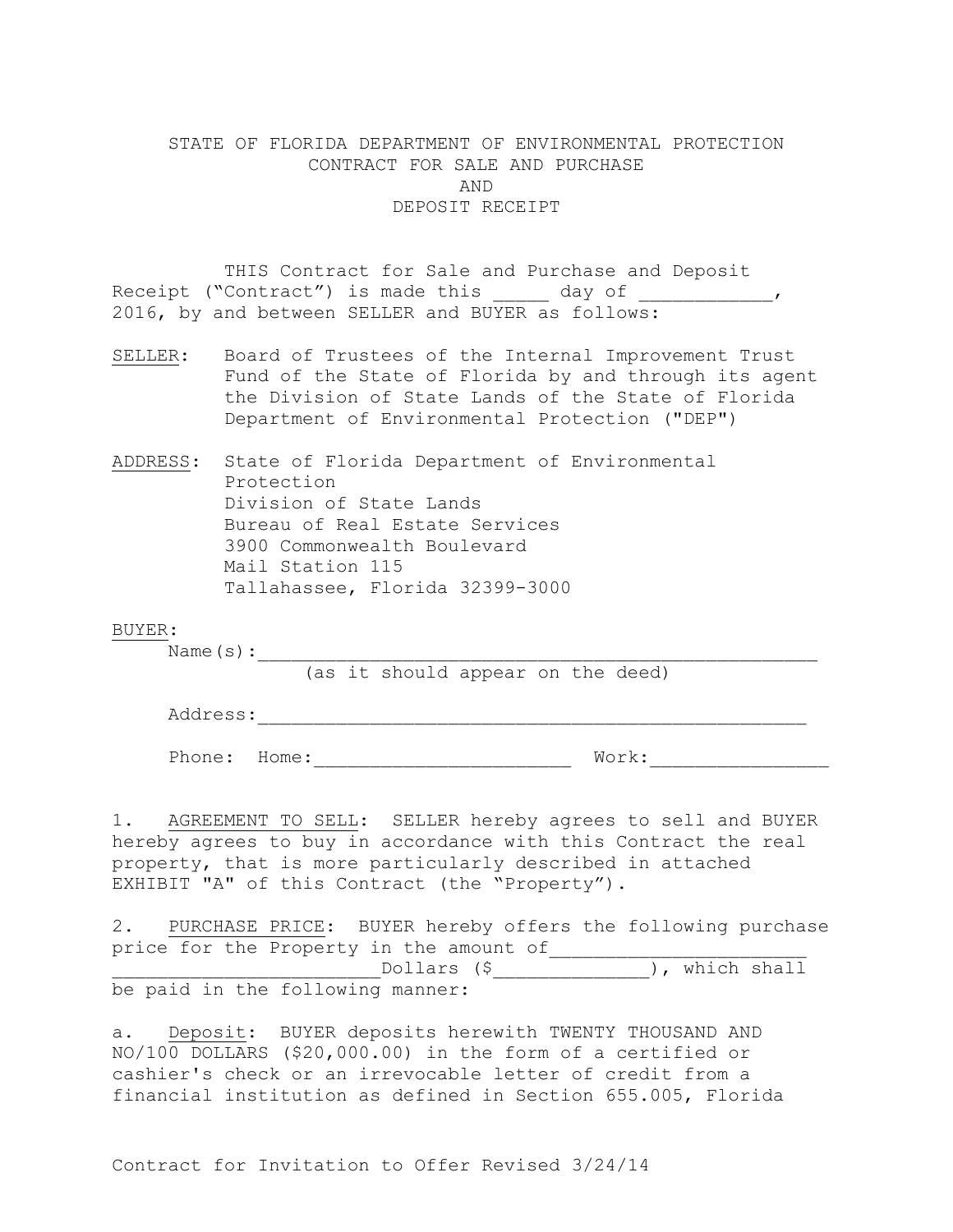Statutes, made payable to the State of Florida Department of Environmental Protection representing an earnest money deposit ("Deposit").

b. Balance: At closing, BUYER shall be required to pay the balance of the purchase price in the amount of

Dollars(\$ ) by wire transfer of funds through a Federal Reserve Bank or other immediately available funds acceptable to SELLER, made payable to the State of Florida Department of Environmental Protection or SELLER'S designated closing agent.

3. TIME OF ACCEPTANCE: If this offer is not accepted by SELLER, the Deposit shall be returned to BUYER and this offer shall be null and void.

4. CLOSING, EXPENSES AND POSSESSION: This Contract shall be closed following approval by SELLER, and the deed delivered after execution by SELLER. SELLER will deliver possession of the Property to BUYER at closing. The following are additional details of closing:

a. Time and Place: The closing shall be on or before 90 days after SELLER'S execution of this Contract. The date, time and place of closing shall be set by DEP.

b. Conveyance: At closing, SELLER will deliver to BUYER a fully executed quitclaim deed conveying the Property and any improvements in "AS IS, WHERE IS CONDITION," without warranties or representations, subject to a reservation in favor of the SELLER of an undivided three-fourths interest in phosphate, minerals and metals and an undivided one-half interest in all petroleum pursuant to Section 270.11, Florida Statutes.

c. Expenses: BUYER shall be responsible for and pay all closing costs associated with the Property including, but not limited to, advertising costs, appraisal costs, survey costs, documentary stamp tax on the deed, recording fees, abstract or title insurance fees, attorneys' fees, and real estate brokerage fees. BUYER shall reimburse DEP at closing for any closing costs that are initially paid for by DEP. Any costs of sale incurred by SELLER or by other parties on behalf of SELLER shall be paid by separate certified or cashier's check made payable to the State of Florida Department of Environmental Protection or an escrow agent designated by DEP at the time of closing. SELLER

Page 2 of 9 Offer Number DSL-ITO-16-013 Contract Number 32791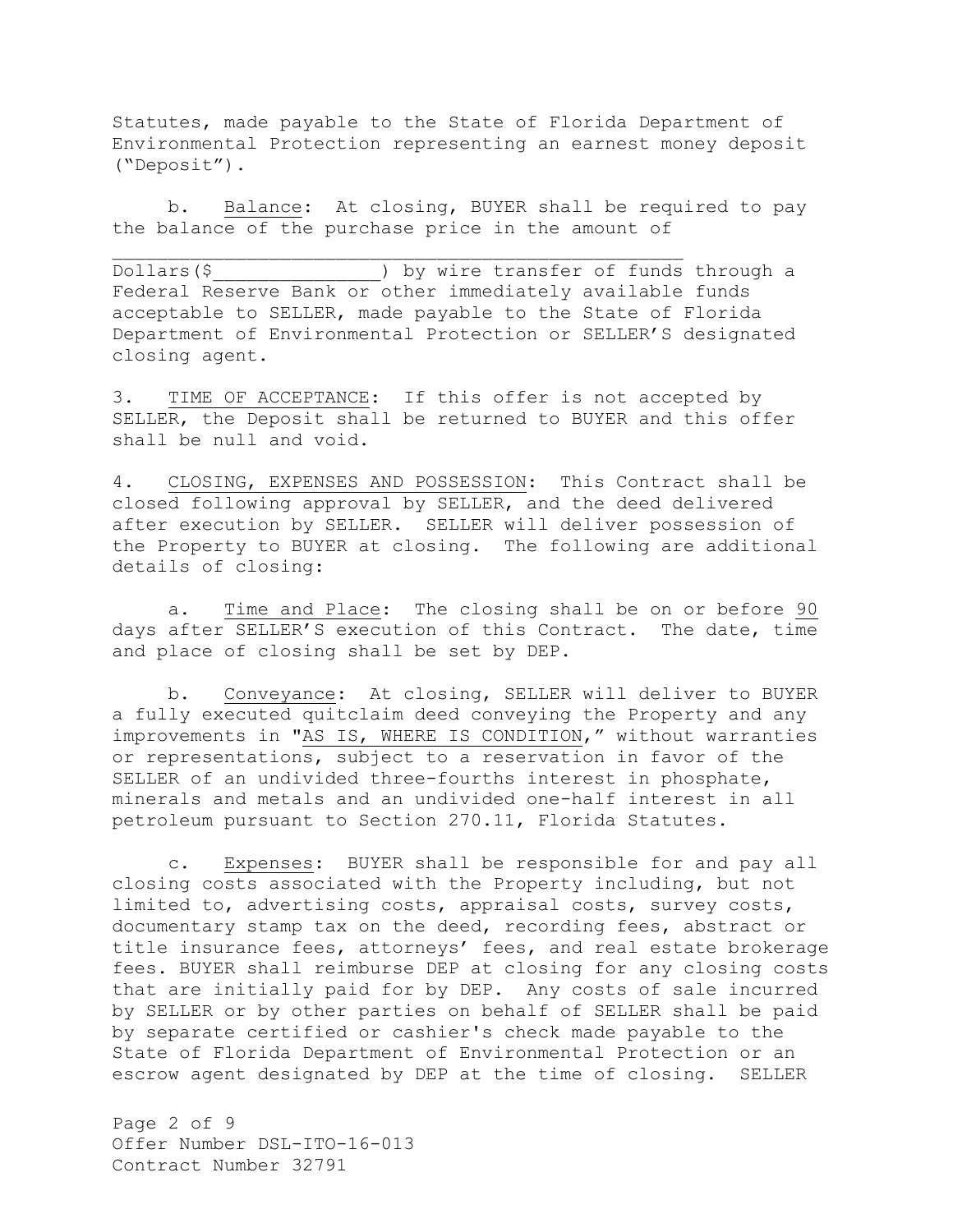may require that the closing be processed by and through a title insurance company or other closing agent, designated by DEP, and BUYER shall pay any costs charged by such company or agent for this closing service. If BUYER obtains a survey of the Property, nothing contained therein shall affect the purchase price or terms of this Contract.

5. REAL ESTATE TAXES, EASEMENTS, RESTRICTIONS AND ENCUMBRANCES: BUYER agrees to pay all outstanding real estate taxes. BUYER agrees to take title to the Property subject to any outstanding taxes, special liens or assessments, comprehensive land use plans, zoning, restrictions, prohibitions, permits, leases, tenancies and encumbrances affecting the Property and other requirements imposed by governmental authority; restrictions, qualifications and matters appearing on the plat or otherwise common to the subdivision, restrictive covenants, public utility easements and all outstanding easements, reservations and other interests.

6. WETLANDS: Any wetlands on the Property may be subject to the permitting requirements of DEP, the applicable water management district or any other applicable permitting entity.

7. CONDITION OF THE PROPERTY: BUYER acknowledges that he has inspected the Property and agrees to accept the Property in "AS IS, WHERE IS CONDITION." SELLER makes no warranties or representations whatever as to the condition of the Property or any improvements located thereon, or the fitness of either for any particular use or purpose.

8. RADON GAS: Radon is a naturally occurring radioactive gas that, when it has accumulated in a building in sufficient quantities, may present health risks to persons who are exposed to it over time. Levels of radon that exceed federal and state guidelines have been found in buildings in Florida. Additional information regarding radon and radon testing may be obtained from your county public health department.

9. RISK OF LOSS: In the event of any substantial damage to the Property (in excess of \$5,000) between the date of this Contract and the date of closing, SELLER shall have the option of restoring the damaged Property to its condition immediately prior to the occurrence causing the damage, in which event, BUYER shall complete the transaction as originally planned. If these repairs are not completed prior to closing date, closing will be extended until such time as the repairs are completed. If SELLER elects not to restore the damaged Property, BUYER'S

Page 3 of 9 Offer Number DSL-ITO-16-013 Contract Number 32791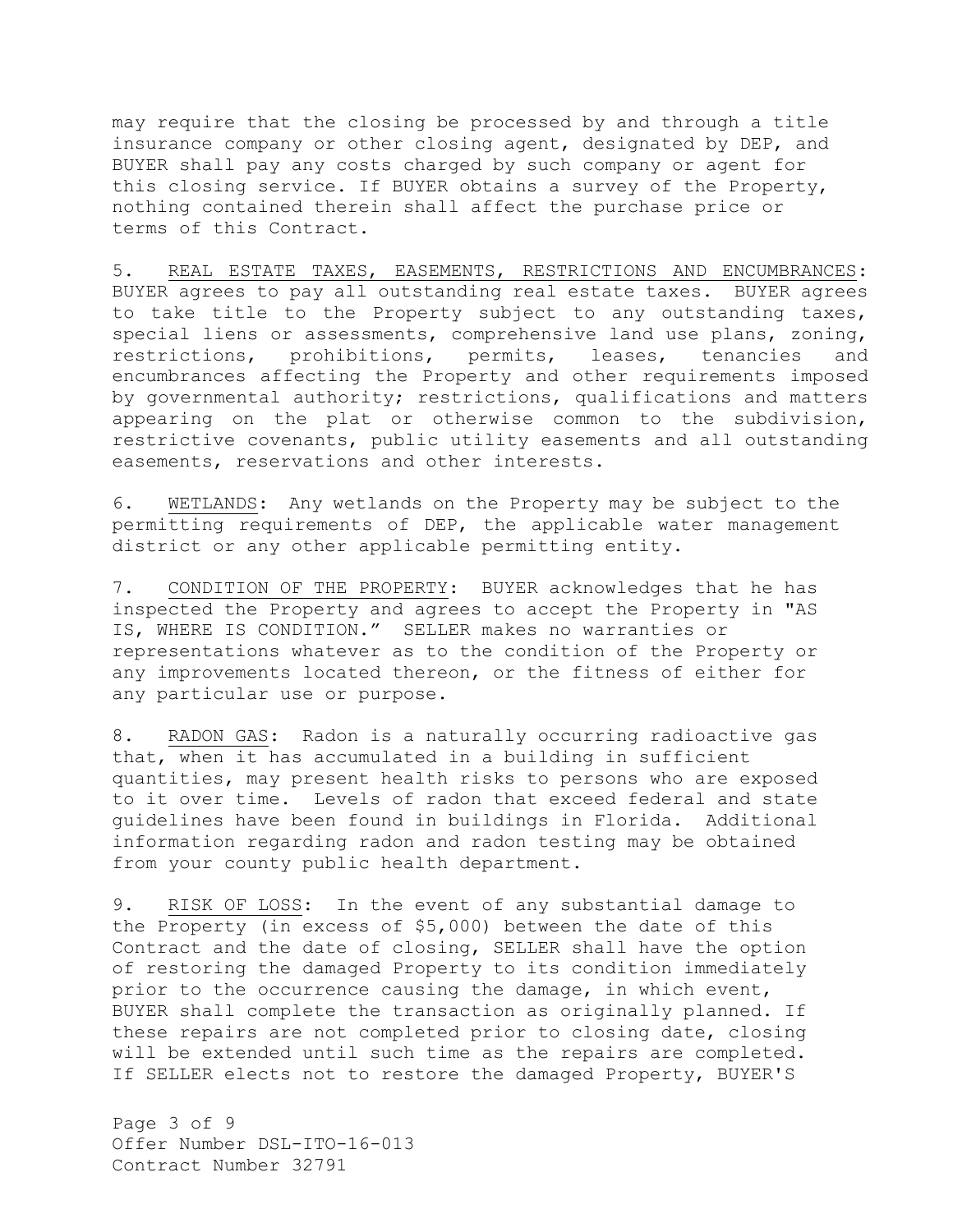sole remedy shall be the right to rescind this Contract by giving written notice to SELLER and to receive a refund of the Deposit or, alternatively, to proceed to closing on the Property, as damaged, without adjustment in the purchase price. In the event of any lesser damage (\$5,000 or less), the parties shall proceed to closing as though no damage had occurred.

10. DEFAULT: If BUYER fails to close on or before the date set forth in paragraph 4.a. of this Contract, the Deposit may be retained by SELLER as agreed upon liquidated damages, consideration for execution of this Contract and in full settlement of any claims; whereupon this Contract shall be terminated and SELLER and BUYER shall be relieved of all obligations under this Contract; or SELLER, at SELLER'S option, may elect to specifically enforce this Contract. If SELLER fails to deliver the quit claim deed to BUYER on or before the closing date set forth in paragraph 4.a. of this Contract, BUYER may elect to receive the return of the Deposit, whereupon this Contract shall be terminated and BUYER and SELLER shall be relieved of all obligations under this Contract; or BUYER, at BUYER'S option, may seek specific performance.

11. SUCCESSORS: Upon execution of this Contract by BUYER, this Contract shall be binding upon and inure to the benefit of BUYER, his heirs, successors or assigns.

12. RECORDING: Neither this Contract nor any notice of it may be recorded in any county by any person.

13. ASSIGNMENT: This Contract shall not be assigned by BUYER without the prior written consent of SELLER.

14. TIME OF ESSENCE: Time is of the essence in the performance of this Contract.

15. AMENDMENTS: This Contract contains the entire agreement and all representations of the parties. No amendment will be effective except when reduced to writing signed by all parties. Notwithstanding the foregoing, the parties acknowledge that the legal description of the Property is based upon historic chain of title information, without the benefit of a current survey. The parties agree that if, in the opinion of SELLER, it becomes necessary to amend the legal description to correct errors, to more properly describe the Property, or to otherwise revise the legal description of the Property, the legal description to be used in the survey (if any) and in the closing instruments

Page 4 of 9 Offer Number DSL-ITO-16-013 Contract Number 32791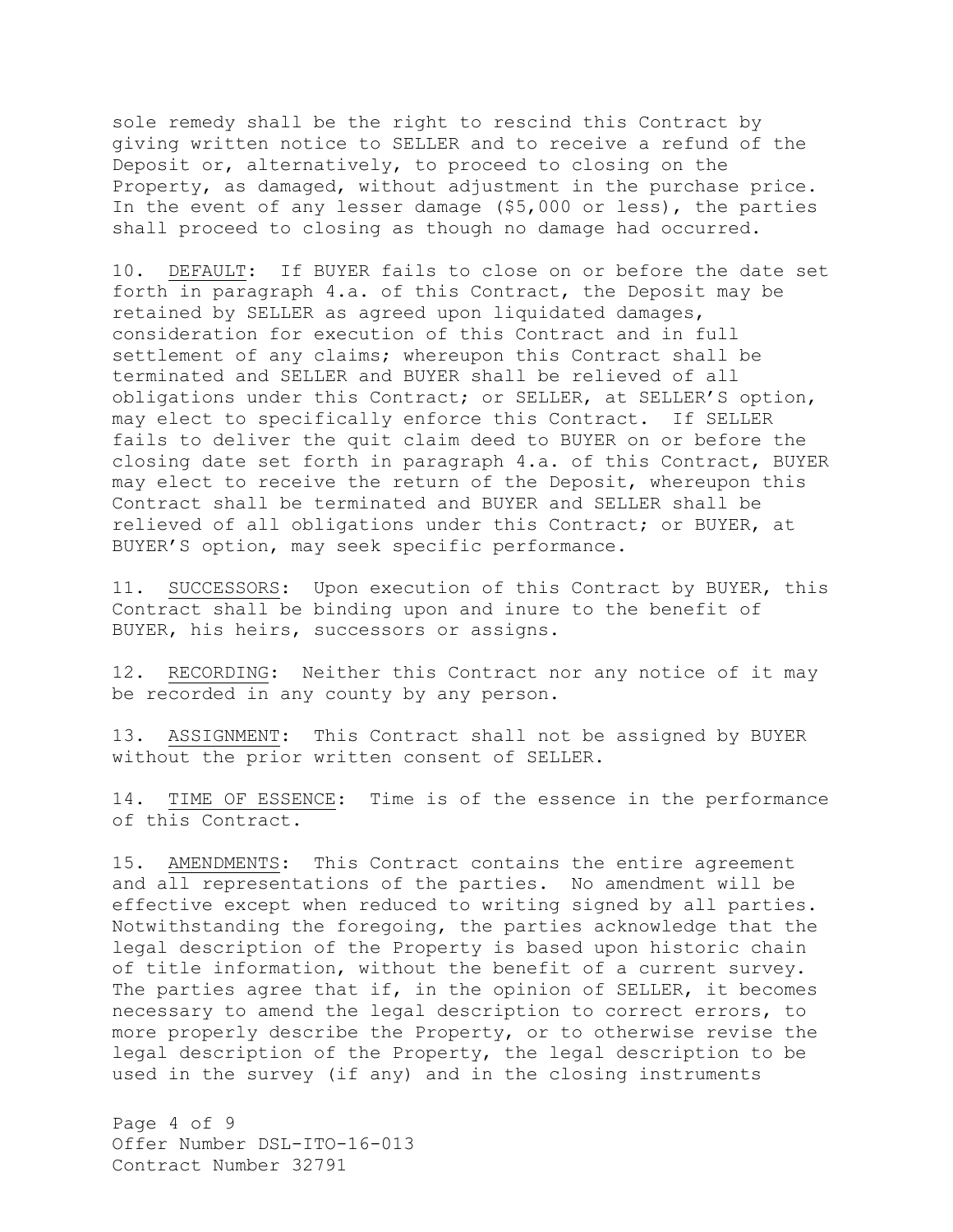required by this Contract for the Property shall be revised by or at the direction of SELLER, and shall be subject to the final approval of SELLER. Anything to the contrary hereinabove notwithstanding, such a revision of the legal description of the Property shall not require a written amendment to this Contract. In such event, the SELLER'S execution and delivery of the closing instruments containing the revised legal description and the BUYER'S acceptance of said instruments and of the final survey (if any) containing the revised legal description shall constitute a full and complete ratification and acceptance of the revised legal description of the Property by the parties.

16. SURVIVAL: The covenants of this Contract will survive delivery and recording of deed and possession of the Property.

17. ACCEPTANCE OF OFFER: SELLER reserves the right to reject this offer. Therefore, this Contract shall not bind SELLER, DEP or the State of Florida in any manner unless or until it is approved and legally executed by SELLER.

## REMAINDER OF PAGE INTENTIONALLY LEFT BLANK. SIGNATURE PAGE TO FOLLOW

Page 5 of 9 Offer Number DSL-ITO-16-013 Contract Number 32791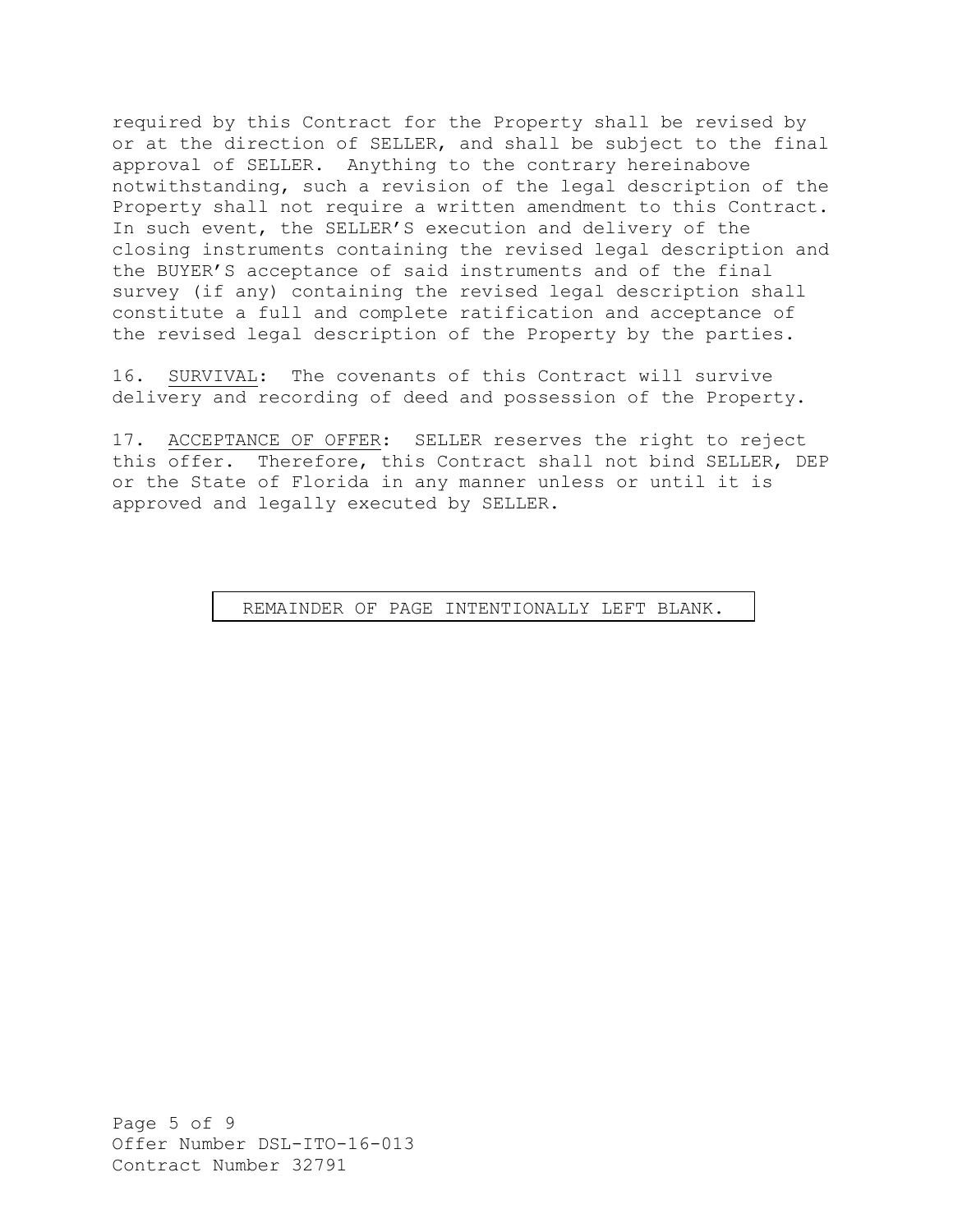The parties have caused this Contract to be executed on the day and year first above written.

### "SELLER"

BOARD OF TRUSTEES OF THE INTERNAL IMPROVEMENT TRUST FUND OF THE STATE OF FLORIDA

 $\texttt{By:}\qquad \qquad \texttt{(SEAL)}$  TITLE:\_\_\_\_\_\_\_\_\_\_\_\_\_\_\_\_\_\_\_\_ DIVISION OF STATE LANDS, STATE OF FLORIDA DEPARTMENT OF ENVIRONMENTAL PROTECTION

APPROVED AS TO FORM AND LEGALITY

 $BY:$ 

DEP ATTORNEY

"BUYER"

(If a corporation, Name of BUYER)

Signature of BUYER

Print/Type Name of BUYER

(If a corporation, title of person signing.) Affix corporate Seal if officer other than President is signing.

Page 6 of 9 Offer Number DSL-ITO-16-013 Contract Number 32791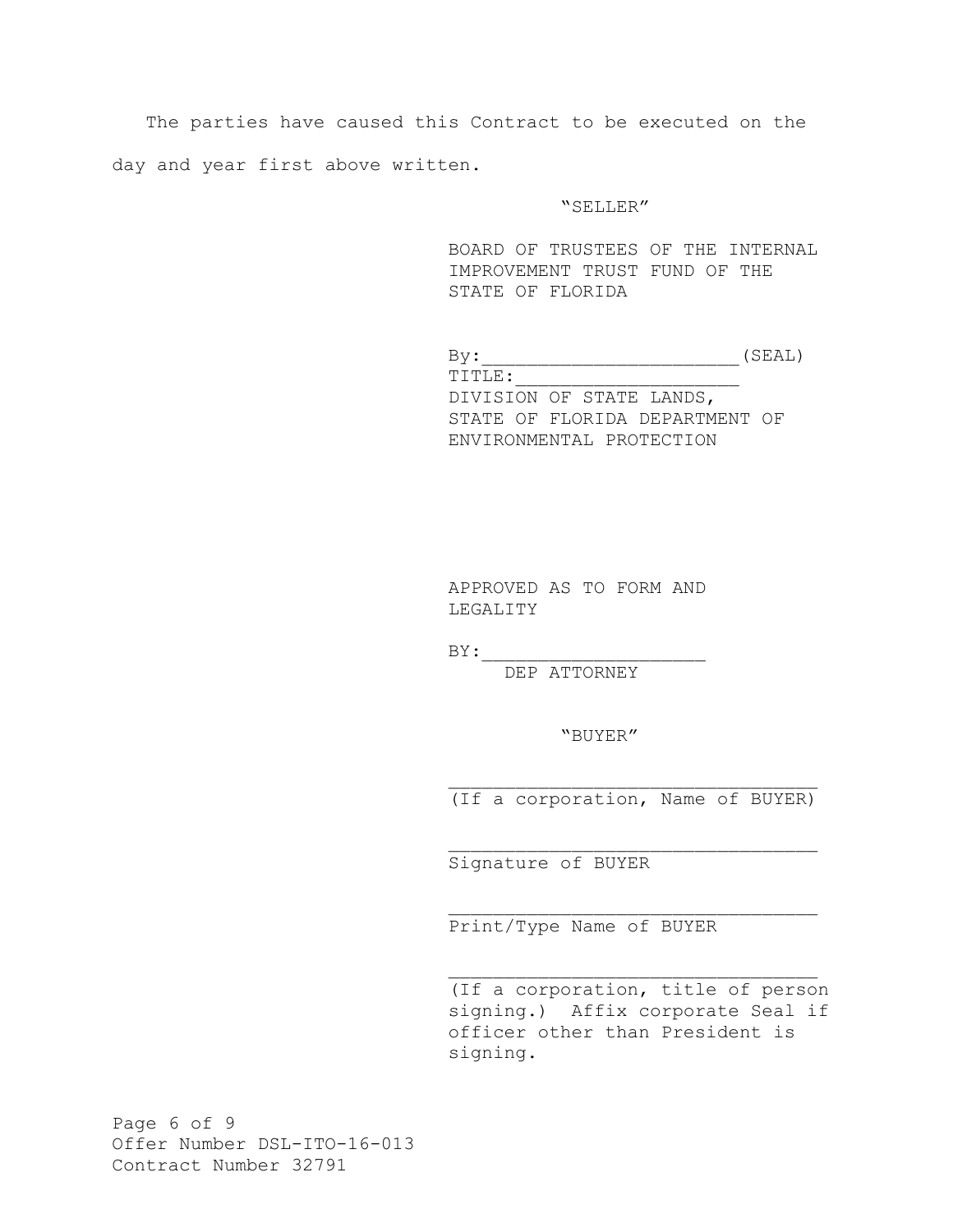## EXHIBIT "A"

### LEGAL DESCRIPTION OF PROPERTY

That certain piece, parcel or tract of land situate, lying and being a part of Lots 13 and 14, M. J. Phillips Subdivision of part of the William Craig Grant, Section 44, Township 2 South, Range 27 East, according to plat thereof, recorded in Deed Book "AQ", page 478, former public records, Duval County, Florida, and being more particularly described as follows: Commence at the Southeast corner of Adeline Lohman's Replat, as recorded in Plat Book 6 page 97 of the Current Public Records of said County; thence North 65 degrees 52 minutes 00 seconds East, 18.00 feet to the Westerly right of way line of Phillips Highway (a 100-foot right of way as now established): thence South 24 degrees 08 minutes 00 seconds East along said Westerly right of way line, 121.86 feet for a point of beginning; thence continue South 24 degrees 08 minutes 00 seconds East along said Westerly right of way line, 285.25 feet; thence South 65 degrees 52 minutes 00 seconds West, 363.35 feet to the Easterly right of way line of the Florida East Coast Railroad; thence North 38 degrees 51 minutes 40 seconds West along said Easterly right of way line, 322.10 feet; thence North 65 degrees 52 minutes 00 seconds East, 40.00 feet; thence North 38 degrees 51 minutes 40 seconds West, 40.00 feet; thence North 65 degrees 52 minutes 00 seconds East, 201.40 feet; thence South 39 degrees 37 minutes 24 seconds East, 67.40 feet; thence North 65 degrees 52 minutes 00 seconds East, 196.00 feet to the point of beginning.

## AND

A portion of Lots 13 and 14, Phillips Subdivision, as recorded in Deed Book "AQ", Page 478 of the former Public Records of Duval County, Florida, also being a portion of those lands described and recorded in Official Records Volume 6793, Page 782 of the current Public Records of said County, lying within Section 44, Township 2 South, Range 27 East, said County, being more particularly described as follows:

Commence at the intersection of the Easterly right-of-way line of St. Augustine Road (a 40 foot right-of-way, as now established at this location) with the Northeasterly line of a Florida East Coast Railroad right-of-way (a 100 foot right-of-way, as now established); thence S 29º52'53" E, along said Florida East Coast Railroad right-of-way, a distance of 105.99 feet to an intersection with a proposed right-of-way line as shown on right-of-way map of St. Augustine Road prepared by Southtech Surveyors, Inc. for the City of Jacksonville, Florida, dated May 17, 1996; thence N 36º00'00" E along said proposed right-of-way line, a distance of 65.46 feet to the POINT OF BEGINNING; thence continue N 36°00'00" E, along said proposed right-of-way line, a distance of 80.82 feet to the point of curvature of a curve leading Northeasterly; thence continue along said proposed right-of-way line being the arc of said curve leading Northeasterly, being concave Southeasterly, and having a radius of 788.51 feet, an arc distance of 23.34 feet, said arc being

Page 7 of 9 Offer Number DSL-ITO-16-013 Contract Number 32791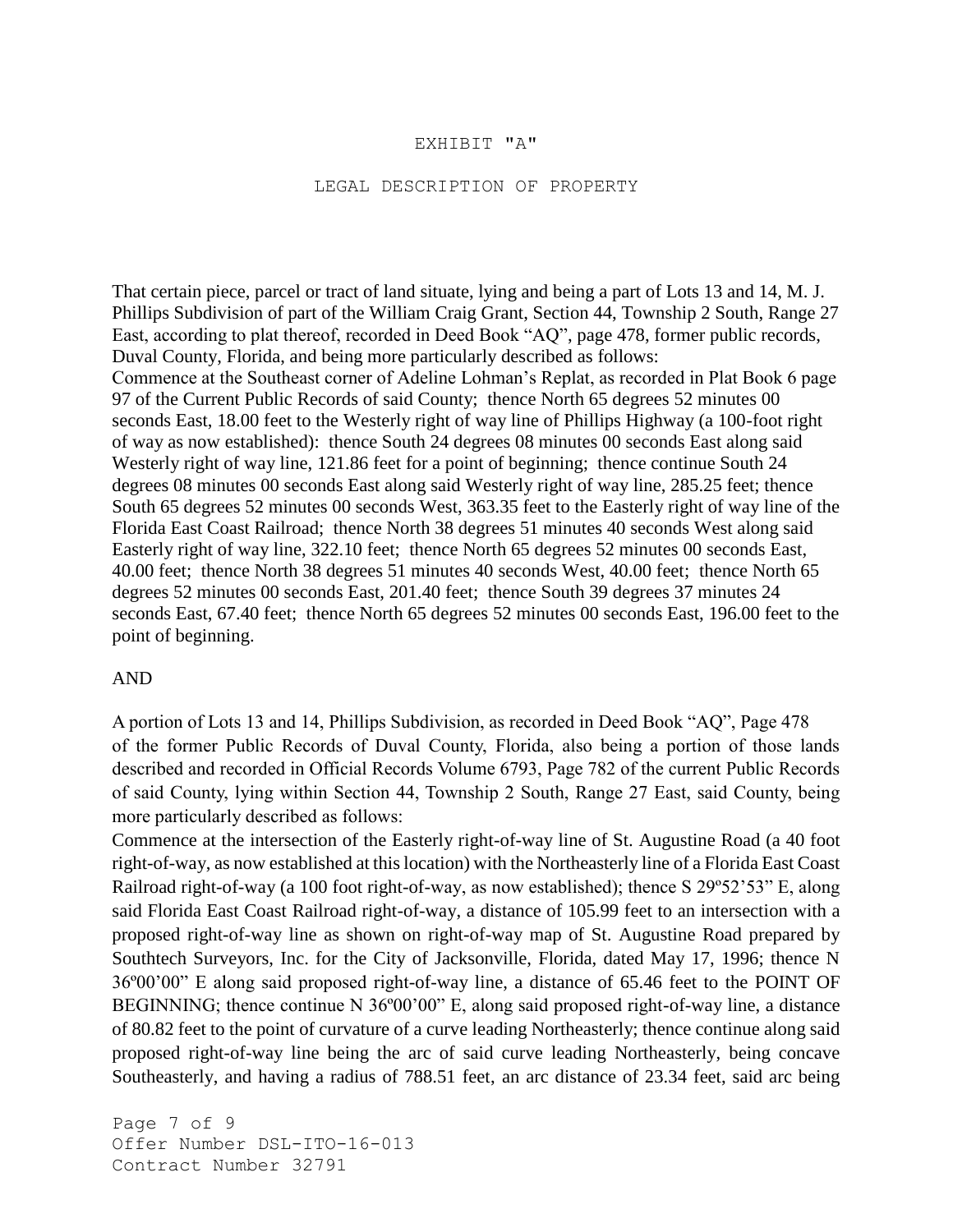subtended by a chord bearing and distance of N 36º50'53" E, 23.34 feet to an intersection with the Northeasterly line of aforesaid lands recorded in Official Records Volume 6793, Page 782; thence S 37º33'57" E, along last said line, a distance of 226.75 feet to the most Southerly corner of those lands described and recorded in Official Records Volume 4847, Page 390 of said current Public Records, thence S 67º17'41" W, along the Southwesterly prolongation of the Southeasterly line of said lands recorded in Official Records Volume 4847, Page 390, a distance of 103.46 feet; thence N 37°33'57" W, parallel to and 100 feet perpendicular from said Northeasterly line of Official Records Volume 6793, Page 782, a distance of 171.08 feet to an intersection with said proposed right-of-way line and the POINT OF BEGINNING.

# Less and except:

A portion of lot 13, Phillips Subdivision, as recorded in Deed Book "AQ", Page 478 of the former Public Records of Duval County, Florida, also being a portion of those lands described and recorded in Official Records Volume 4847, Page 390 of the current public records of said county, lying within Section 44, Township 2 South, Range 27 East, said county, being more particularly described as follows:

Commence at the intersection of the easterly right-of-way line of St. Augustine Road (a 40 foot right-of-way, as now established at this location) with the northeasterly line of a Florida East Coast Railroad right-of-way (a 100 foot right-of-way, as now established); thence South 29'52'53" East, along said Florida East Coast Railroad right-of-way, a distance of 105.99 feet to an intersection with a proposed right-of-way line as shown on right-of-way map of St. Augustine road prepared by Southtech Surveyors, Inc. for the City of Jacksonville, Florida, dated May 17, 1996, thence North 36'00'00" East, along said proposed right-of-way line, a distance of 146.28 feet to a point of curvature of a curve leading northeasterly, thence continue along said proposed right-of-way line being the arc of said curve leading northeasterly, being concave southeasterly, and having a radius of 788.51 feet, an arc distance of 23.34 feet, said arc being subtended by a chord bearing and distance of North 36'50'53" East, 23.34 feet to an intersection with the northeasterly line of those lands described and recorded in Official Records Volume 6793, Page 782 of aforesaid current public records, also being the southwesterly line of Official Records Volume 4847, Page 390 of said public records and the Pont of Beginning; thence North 37'33'57" West, along last said line, a distance of 96.14 feet to the most southerly corner of those lands described and recorded in Deed Book 1728, Page 292 of said public records; thence North 67'17'41" East, along the southeasterly line of last said lands, a distance of 40.00 feet; thence North 37'33'57" West, along the northeasterly line of last said lands, a distance of 40.00 feet to the most northerly corner of last said lands; thence North 67'17'41" East, along a northwesterly line of said lands described and recorded in Official Records Volume 4847, Page 390 a distance of 203.53 feet to an intersection with a southwesterly line of those lands described and recorded in Official Records Volume 5045, Page 63, Parcel 1, of said public records; thence South 38'21'09" East, along last said line, a distance of 48.54 feet to an intersection with said proposed right-of-way line; thence along said proposed right-of-way line being the arc of a curve leading southwesterly, being concave southeasterly, and having a radius of 788.51 feet, and arc distance of 238.29 feet, said arc being subtended by a chord bearing and distance of South

Page 8 of 9 Offer Number DSL-ITO-16-013 Contract Number 32791